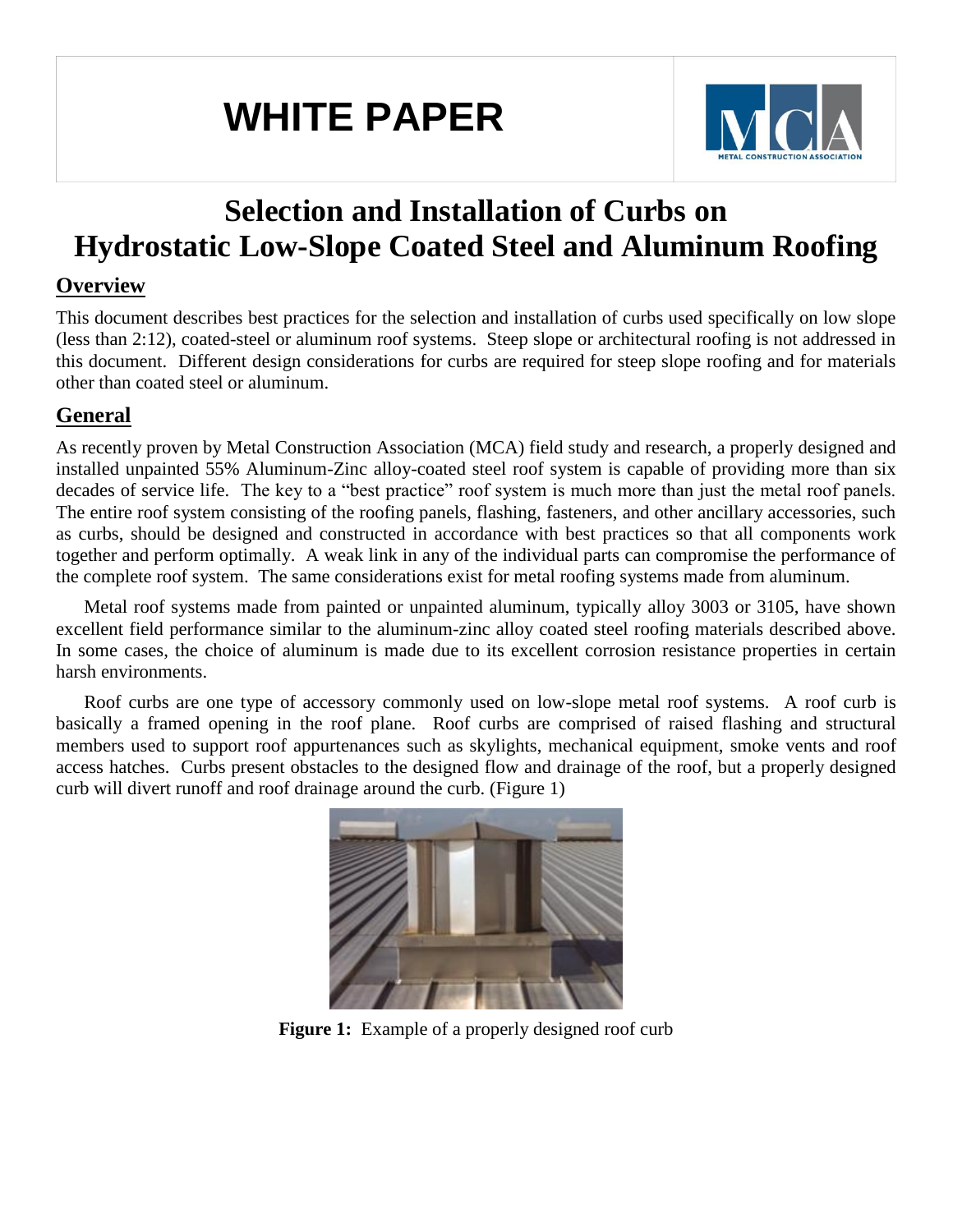A properly designed roof curb is accomplished by having small crickets, diverters, or saddles, formed as an integral part of the curb structure. A variety of roof curbs are available as standard accessories, but curbs can also be custom-made for a particular installation. The curb raises the penetration connection above the plane of the roof surface, thereby reducing the possibility of leakage. Curbs can also provide improved and leveled surfaces for attachment of additional roof accessories. Roof curbs are an integral part of a metal roofing system, so performance criteria of the curb is an important design consideration. The long-term performance requirements of the curb should match the service life of the metal roofing system.

#### **Best Practice Materials**

Best practice for curbs utilizes continuously-welded 3003 H14 aluminum (0.080" minimum thickness) or 18 gauge stainless steel to create "floating" equipment curbs similar to that shown in Figure 1. Aluminum can be welded with no heat-warp because of its lower melting temperature and the curb flanges are sealed with butyl polymer tape sandwiched between the curb flange and the roof panel. Such an installation, according to today's best practices, would have a service life that would match or surpass the life of the roof system in most environments. Such curbs (Figure 1) are available from numerous sources within the metal roofing industry. With aluminum or stainless curbs, replacement during the service life of the roof system would not be necessary.

If the curb is not installed correctly, it may not allow for adequate water drainage and may not be able to be properly sealed to the roof.

#### **Improper Materials**

Some roofing contractors fabricate curbs made of hot dip galvanized or Galvalume® steel substrates. Generally, these types of curbs do not provide adequate long-term performance. (Figure 2) Galvanized material does not carry a warranty against perforation due to corrosion and can be problematic. Galvalume® substrates carry a 25 year "perforation from corrosion" warranty backed by the producing steel mill. However, curbs made from Galvalume® (or galvanized) steel may not last 25 years because of heat-warp damage to the substrate from welding that is performed on the corners and flanges of the curbs. Additionally, the protective Galvalume® or galvanized coating can be damaged significantly from spot and seam welding in the corners and flanges of curbs. This welding may compromise the long-term corrosion performance of those materials and also void the 25 year warranty. As a further consideration, the curb assembly and appurtenances should not contain any metals galvanically dissimilar to the roof material.



**Figure 2:** This galvanized curb has already started rusting at the welds in less than one year

**BUILD LEGACIES** 

**ENTERNATE** 

#### © 7/2017

**METAL CONSTRUCTION ASSOCIATION** 

8735 W. Higgins Road, Suite 300, Chicago, IL 60631

847.375.4718 | mca@metalconstruction.org | www.metalconstruction.org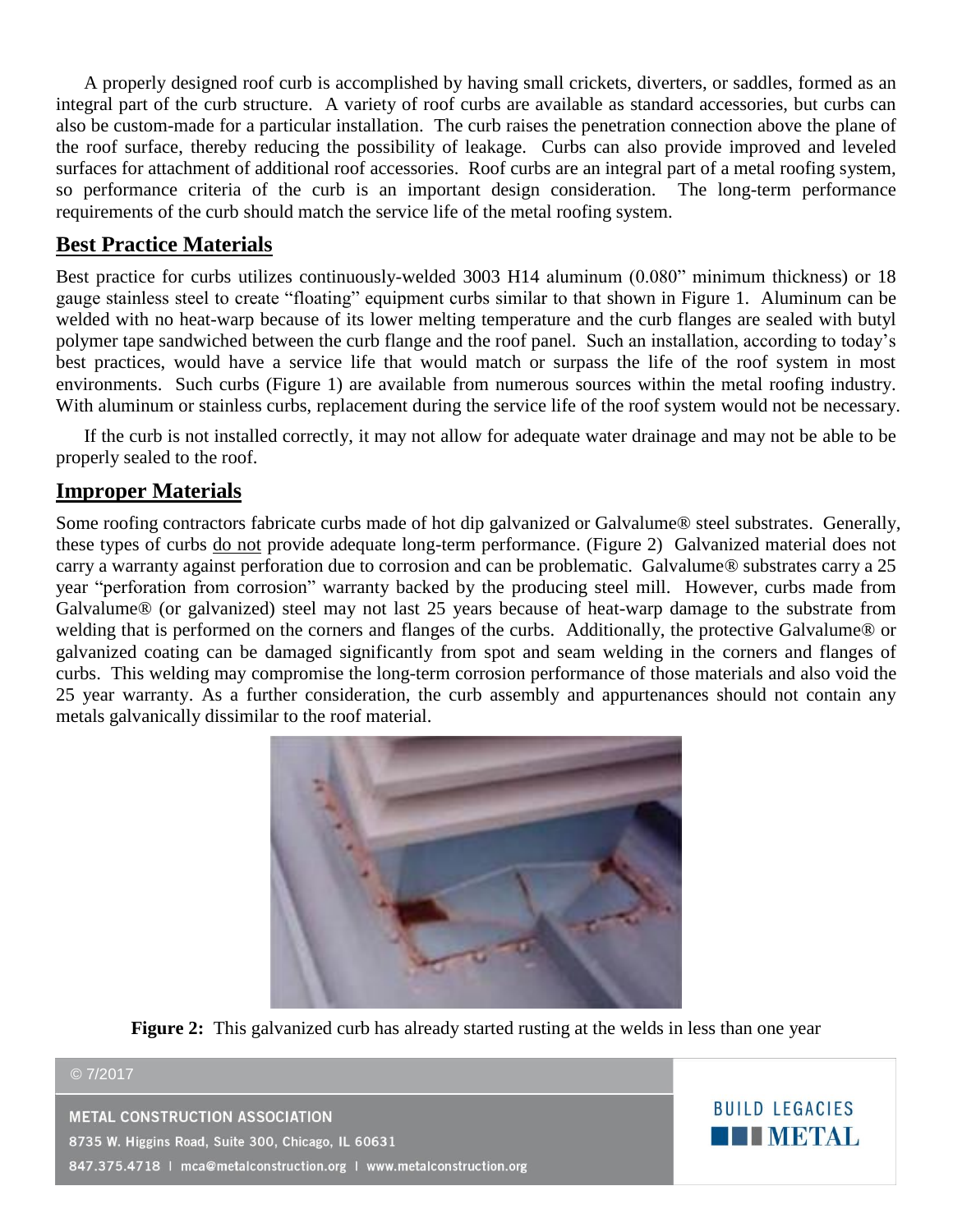If the curb is not installed correctly it is likely to be the source of roof leaks. (Figures  $2 \& 3$ ) Therefore, all curb installations should involve the roof installer. Construction documents may indicate that responsibility for the curb installation belongs to other tradesmen or even a joint effort between various trades. If so, it is recommended that the roof installer attempt to get involved to ensure that best practices are being observed. Note that curbs may also be installed after the roof has been installed or even in-service for a period of time. Like new construction, a qualified roofing contractor should be involved with these later curb installations.



**Figure 3:** Improper Curb Types

#### **Best Practice Installation**

The best practice for installing curbs is to use an "over/under" configuration. This is sometimes referred to as a "shingled" curb and is illustrated in Figures 4 and 5. The roof curb is lapped under the roof panels at the upslope end and over the roof panels at the downslope end to avoid "back water" laps. The curb walls are built up to a minimum height of 6" and flanged at the top to provide an adequate structural mounting surface for the equipment. The curb sides are also tapered to compensate for the roof slope and to provide for level mounting of roof equipment. Both ends of the curb are properly shingled with respect to water flow. (Figure 5)





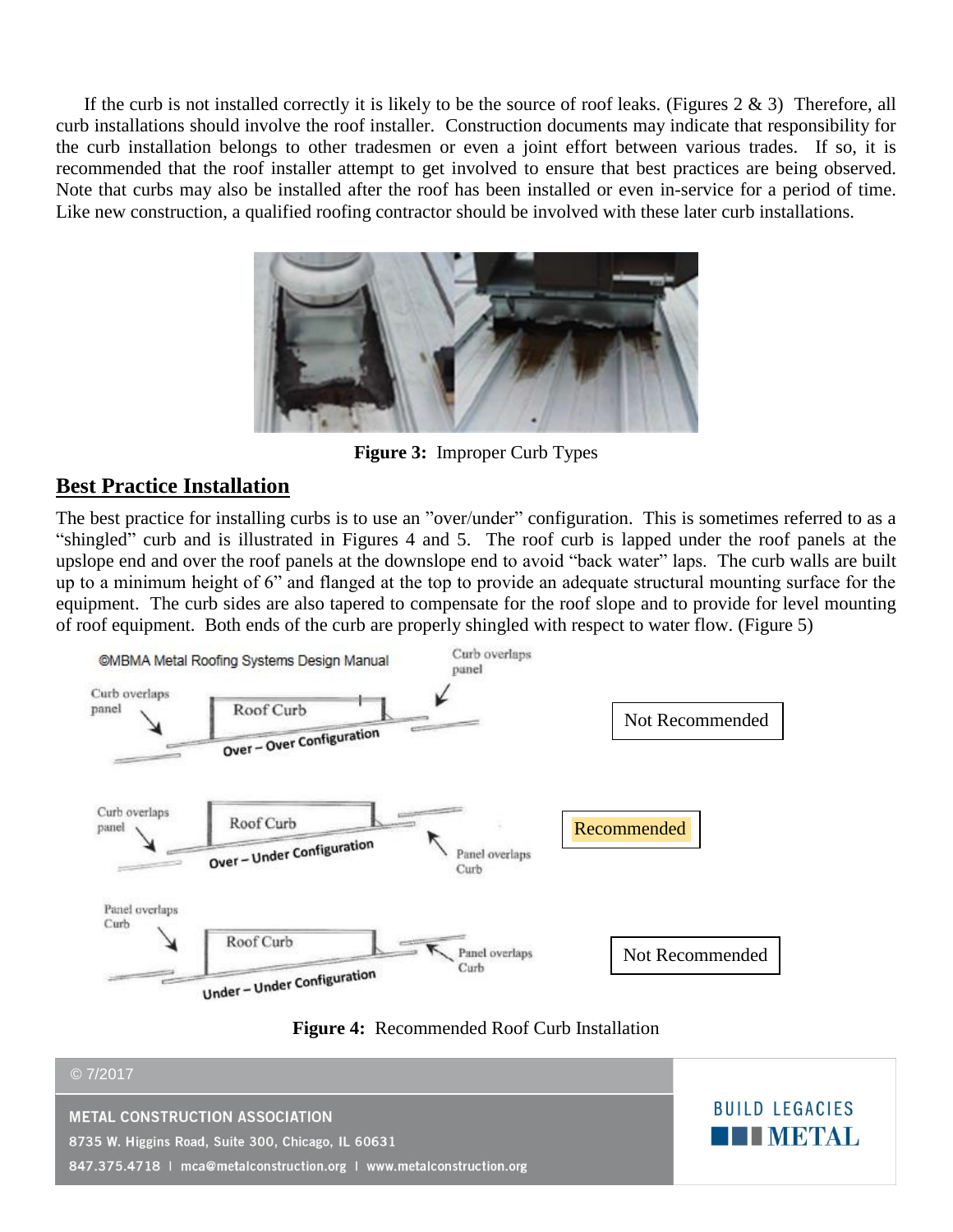

**Figure 5:** This under/over roof curb allows for the curb to be "shingled" into the roof to prevent roof leaks

The metal roof system manufacturer should always be contacted concerning the use of roof curbs. Some manufacturers offer curbs exactly matching the roof panel profile, simplifying installation and flashing. The manufacturer may also provide a list of recommended curb suppliers. Using a recommended supplier helps avoid warranty issues while ensuring system compatibility, based on their experience and focus on curb performance.

For a new roof installed with a curb, as with every roof installation, it is beneficial to plan out the panel layout to ensure the panels are situated in a conducive arrangement. This includes which panels will be cut short up-slope and down-slope of the curb, which panel will be notched and which panels will be end lapped.

A well designed curb will have a minimum clearance of 12" between the panel ends and the point of the curb diverter at the upslope end. The sides will have a minimum clearance of 6" between the panel ribs and curb wall. Keep in mind that very wide curbs may require even more clearance on both the upslope end and the sides. (Figure 6)



**Figure 6:** This curb has 12" of clearance between the panel ends and the water diverter, which prevents water buildup.

# **BUILD LEGACIES THE INTERNATE**

#### © 7/2017

**METAL CONSTRUCTION ASSOCIATION** 

8735 W. Higgins Road, Suite 300, Chicago, IL 60631

847.375.4718 | mca@metalconstruction.org | www.metalconstruction.org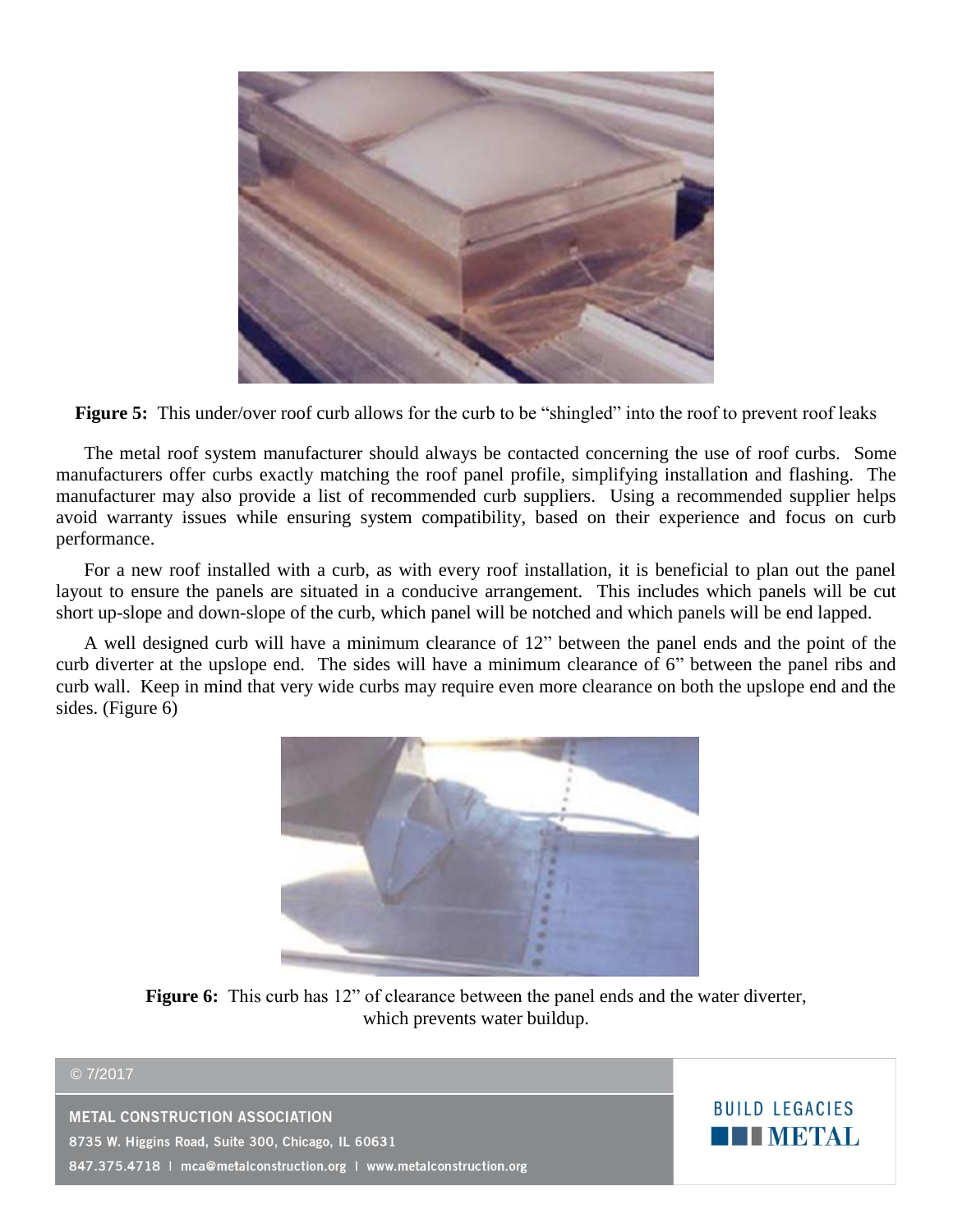Depending on the design requirements, a curb may be a 1 or 2-piece unit (Figure 7), or a multi-piece unit with or without a separate, structural framework. Two-piece curbs are generally used in retrofit applications where existing penetrations, such as chimneys or roof mounted equipment cannot be removed and must be flashed around to provide a weathertight condition. Rooftop units that exceed the maximum weight requirements for single curbs will require a structural curb surrounded by a one or two-piece flashing curb attached to the roof system. Framing for this structural curb is not considered part of the roof system.



**Figure 7:** One-Piece and Two-Piece Curb Design

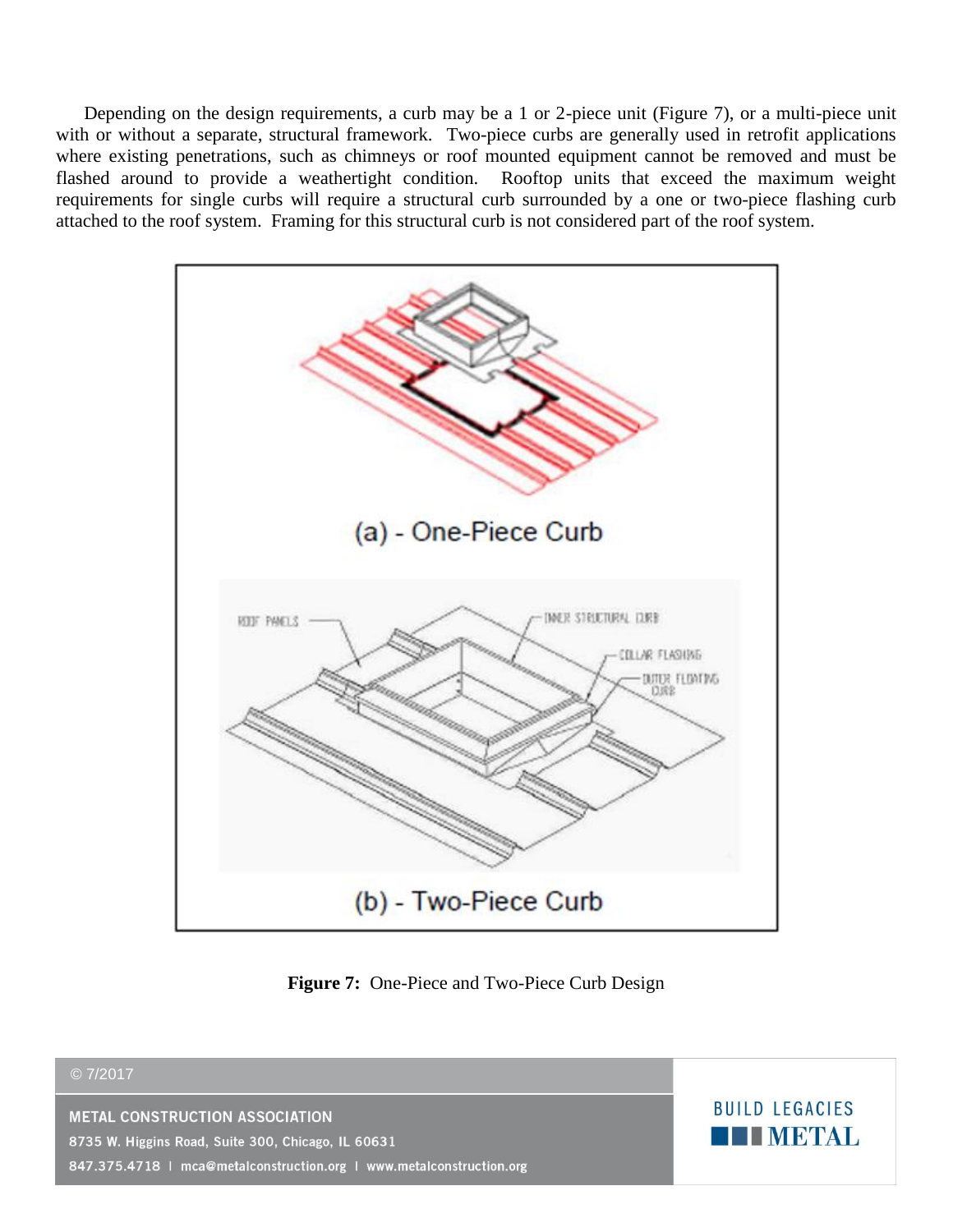#### **Double Curbs**

In some situations a structural curb may be required to support large, heavy roof equipment. These types of curbs are integral to the building's structural framing system. When such a design is employed, a second flashing curb is used for waterproofing reasons. There may be weight considerations as well. Heavy equipment on these types of curbs can sometimes be accommodated if they are located near the roof's point of fixity where movement is minimal. For these types of curbs the installation details that seal the panels to curb flanges are similar details to those used to seal roof panels at the eave end. Installation involves tape and/or tube-grade butyl polymer concealed within the joints and metal closure components depending on the panel's rib geometry. All details are designed to be hydrostatic for low slope roofing. Panel ribs are terminated well upslope of the curb for easy drainage to the sides of the curb and curb-flange. Dimensioning should anticipate providing adequate drainage of diverted water. The concept is that the first curb, or frame, supports the weight of the unit and the second curb enables the waterproofing and integrates into the roof system. In this case, there is differential movement between the two curbs, so the outer flashing curb is larger than the first structural curb and a counter flashing of metal or flexible membrane joins the two, shedding water over the outer curb. The amount of differential movement increases with the distance of the curb from the fixed point of the roof panel. The outer curb is of the same design and material as previously described. Again, that curb need not be of such a heavy gauge because it does not support any additional weight. Installation details of the outer (flashing) curb connection to the roof also are the same as previously described with hydrostatic seals. Because there is differential movement between a structural curb and flashing curb, the joining of the counter flashing is sometimes accomplished with hydrokinetic, or water-shedding, details. This is acceptable because the joint is sufficiently above the drainage plane of the roof. Alternatively, hydrostatic detailing can also be performed when flexible membrane flashings are used.

#### **Other Types of Curbs**

Roof curbs may also be divided into two groups based on their installed location. Some curbs are **Exact Location** curbs, while others are **Field Located** curbs.

**Exact location** curbs are customized to fit at an exact location on the roof system. Because the curb must be located in an "exact" location, the roof installer will have to carefully plan roof panel layouts. The roof installer will coordinate the installation with the other trades involved to ensure that the penetrations have been properly located and sized to fit the curbs. This customized type of curb requires additional lead times, precise coordination of the trades, and may increase the initial cost.

**Field Located** curbs are designed and manufactured without the need for locating the exact curb location prior to panel installation. This type of curb is more common, especially since it has the benefits of shorter lead times and lower cost, but may not be suitable in every situation.

**Rib-to-Rib** curbs have sides that extend to the next panel rib. (Figure 8) This allows the curb to seal to the roof panels on each side "in the high," away from the water rather than down in the drainage plane of the panel. It also eliminates the problem of transitioning from under the roof on the upslope end to over the roof on the downslope end. This type of curb can be installed during or following roof installation.

#### © 7/2017 **BUILD LEGACIES METAL CONSTRUCTION ASSOCIATION ENTERNATE** 8735 W. Higgins Road, Suite 300, Chicago, IL 60631 847.375.4718 | mca@metalconstruction.org | www.metalconstruction.org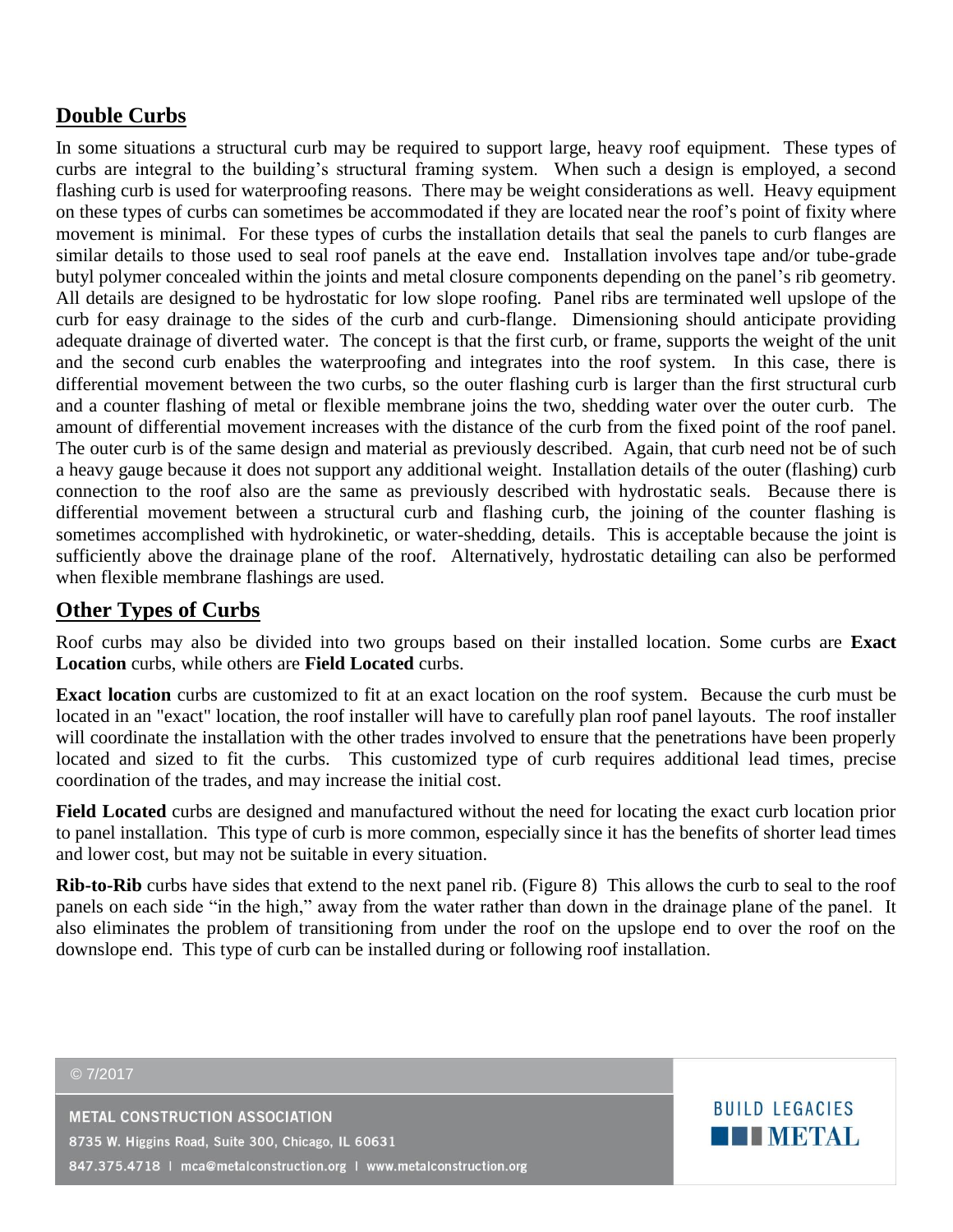

**Figure 8:** Rib-to-Rib Curb

#### **Improper Installation**

A common mistake is designing an insufficient flange on the upslope end of the curb. It is important to allow sufficient clearance between the ends of the panels and the beginning of the curb diverter. (Figure 9)



**Figure 9:** Curb with inadequate clearance on the upslope end allows a water head to build up

Many curbs also have inadequate clearance along the sides, which can cause water to build up at the upslope end of the curb. This buildup creates head pressure that will allow water into the building through any pinholes in the seal between the curb and the roof panels. (Figure 10) A well-designed curb will have a minimum clearance of 12" between the panel ends and the point of the curb diverter at the upslope end. The sides will have a minimum clearance of 6" between the panel ribs and curb wall. Very wide curbs may require even more clearance on both the upslope end and the sides

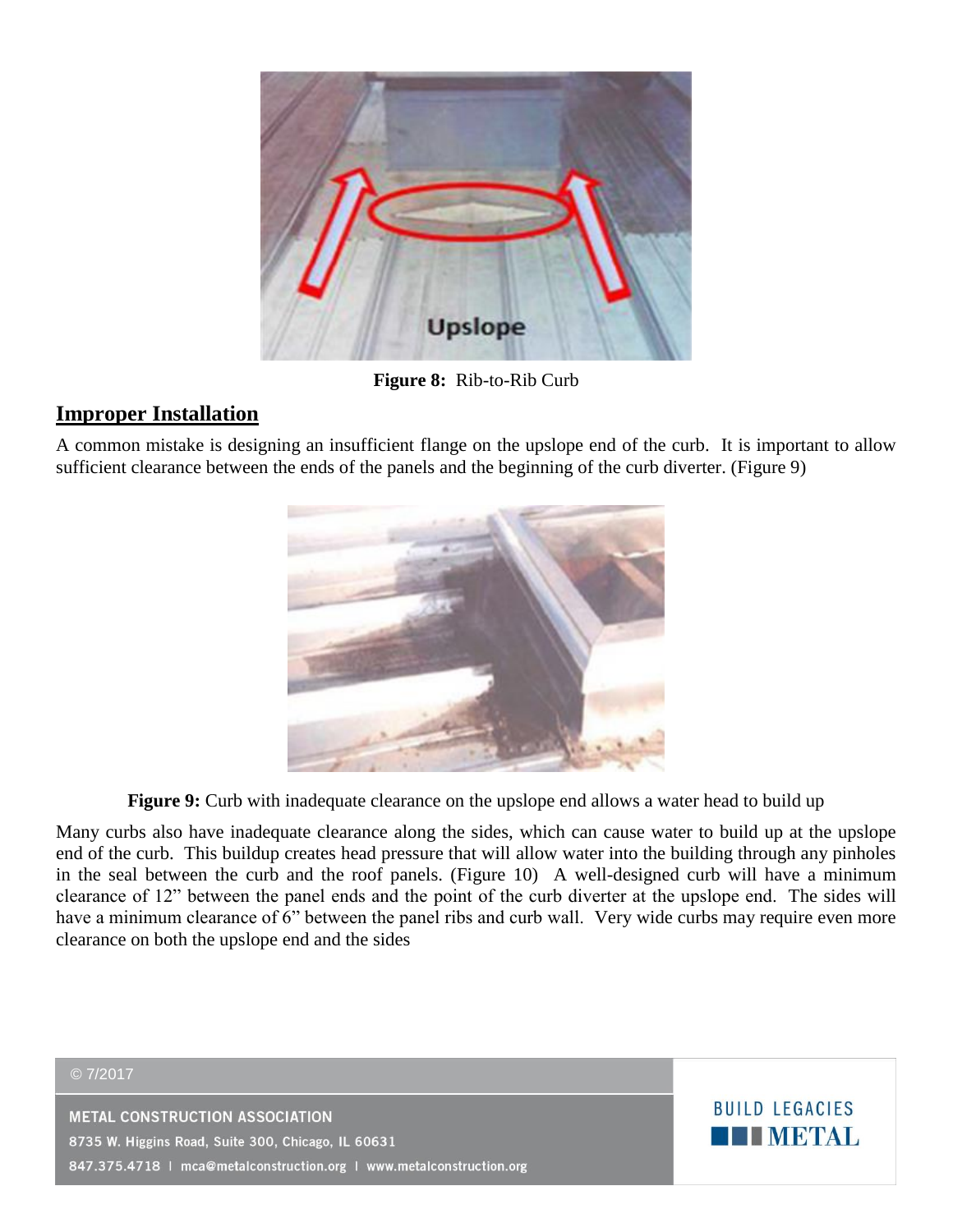

**Figure 10:** This curb does not allow for adequate water drainage

#### **Summary**

There are several factors an installer should consider in order to provide the best possible curb installation. The following are suggestions for a weather-tight and long lasting curb installation: An installer should:

- Use curbs made from .080" aluminum or 18 gauge stainless steel. Galvanized and Galvalume® curbs do not offer the long-term performance of aluminum or stainless due to the vulnerability of the welds.
- Use curb details as recommended by the roofing manufacturer. Failure to do so could void manufacturer's weather-tightness warranties.
- Use "over/under" shingled curb configuration
- Use the following clearances:
	- o Minimum 12" between panel end and diverter on the upslope
	- o Minimum 6" between the curb sides and panel seams
- Use rib-to-rib curbs
- Never use blocking made of dissimilar materials, such as treated lumber, in conjunction with any curb.

#### © 7/2017

**METAL CONSTRUCTION ASSOCIATION** 

8735 W. Higgins Road, Suite 300, Chicago, IL 60631 847.375.4718 | mca@metalconstruction.org | www.metalconstruction.org

## **BUILD LEGACIES TENETAL**